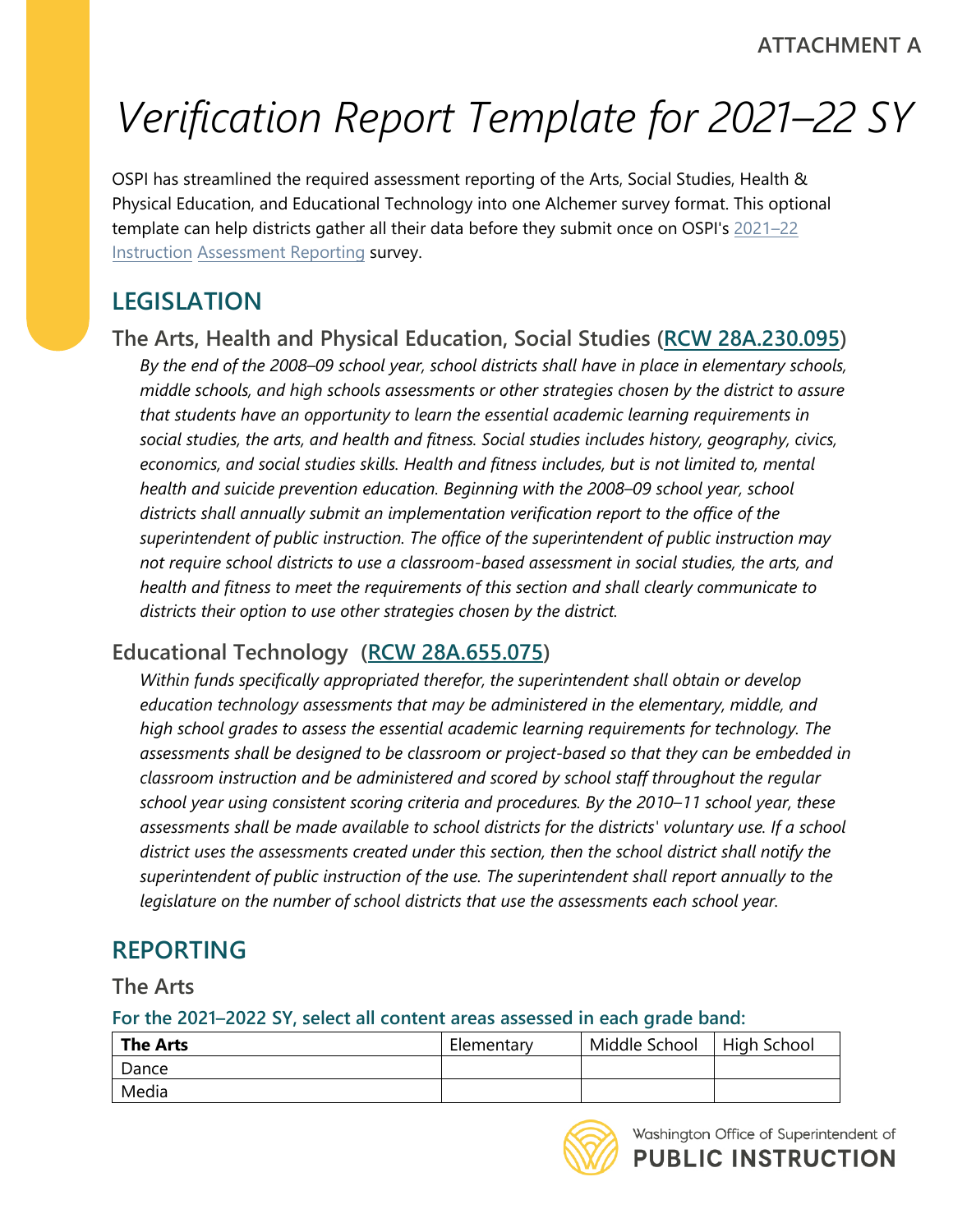| Music       |  |  |
|-------------|--|--|
| Theatre     |  |  |
| Visual Arts |  |  |

## **Social Studies [\(RCW 28A.230.095\)](https://app.leg.wa.gov/rcw/default.aspx?cite=28A.230.095)**

*Beginning with the 2008–09 school year, school districts shall require students in the seventh or eighth grade, and the eleventh or twelfth grade to each complete at least one classroom-based assessment in civics. Beginning with the 2010–11 school year, school districts shall require students in the fourth or fifth grade to complete at least one classroom-based assessment in civics. The civics assessment may be selected from a list of classroom-based assessments approved by the office of the superintendent of public instruction. Beginning with the 2008–09 school year, school districts shall annually submit implementation verification reports to the office of the superintendent of public instruction documenting the use of the classroom-based assessments in civics.* 

#### **For the 2021–2022 SY, select all content areas assessed in each grade band:**

| <b>Social Studies</b>                  | Elementary | Middle School | <b>High School</b> |
|----------------------------------------|------------|---------------|--------------------|
| Civics                                 |            |               |                    |
| Social Studies (non-Civics assessment) |            |               |                    |

## **Physical Education program annual review [\(RCW 28A.230.055\)](http://app.leg.wa.gov/RCW/default.aspx?cite=28A.230.055)**

*Beginning in the 2018–19 school year, all school districts must conduct an annual review of their physical education programs.* 

#### **For the 2021–2022 SY, select all content areas assessed in each grade band:**

| Health & PE               | Elementary | Middle School | High School |
|---------------------------|------------|---------------|-------------|
| <b>Health Education</b>   |            |               |             |
| <b>Physical Education</b> |            |               |             |

- Washington state K–12 Physical Education standards? YES $\Box$  or NO $\Box$ 1) Does your district have an adopted or developed Physical Education curriculum, aligned to
- students with disabilities? YES $\Box$  or NO $\Box$ 2) Is Physical Education instruction, as a matter of policy or procedure, adapted or modified for
- students for disciplinary reasons? YES $\Box$  or NO $\Box$ 3) Is Physical Education instruction, as a matter of policy or procedure, routinely excluded from
- minimum physical education requirements? <code>YES $\Box$ </code> or <code>NO $\Box$ </code> 4) Do you have one or more buildings that lack sufficient dedicated gym space to reach
	- a) If YES, how many district buildings lack dedicated gym space? *\_\_\_\_\_(number only).*

### **Elementary-Level Questions**

In 2021–2022, what was the average number of minutes of Physical Education instruction weekly that elementary students received? (NOTE: Do not include recess. If PE is offered one semester and not the other, divide minutes by two) *Check the closest answer:*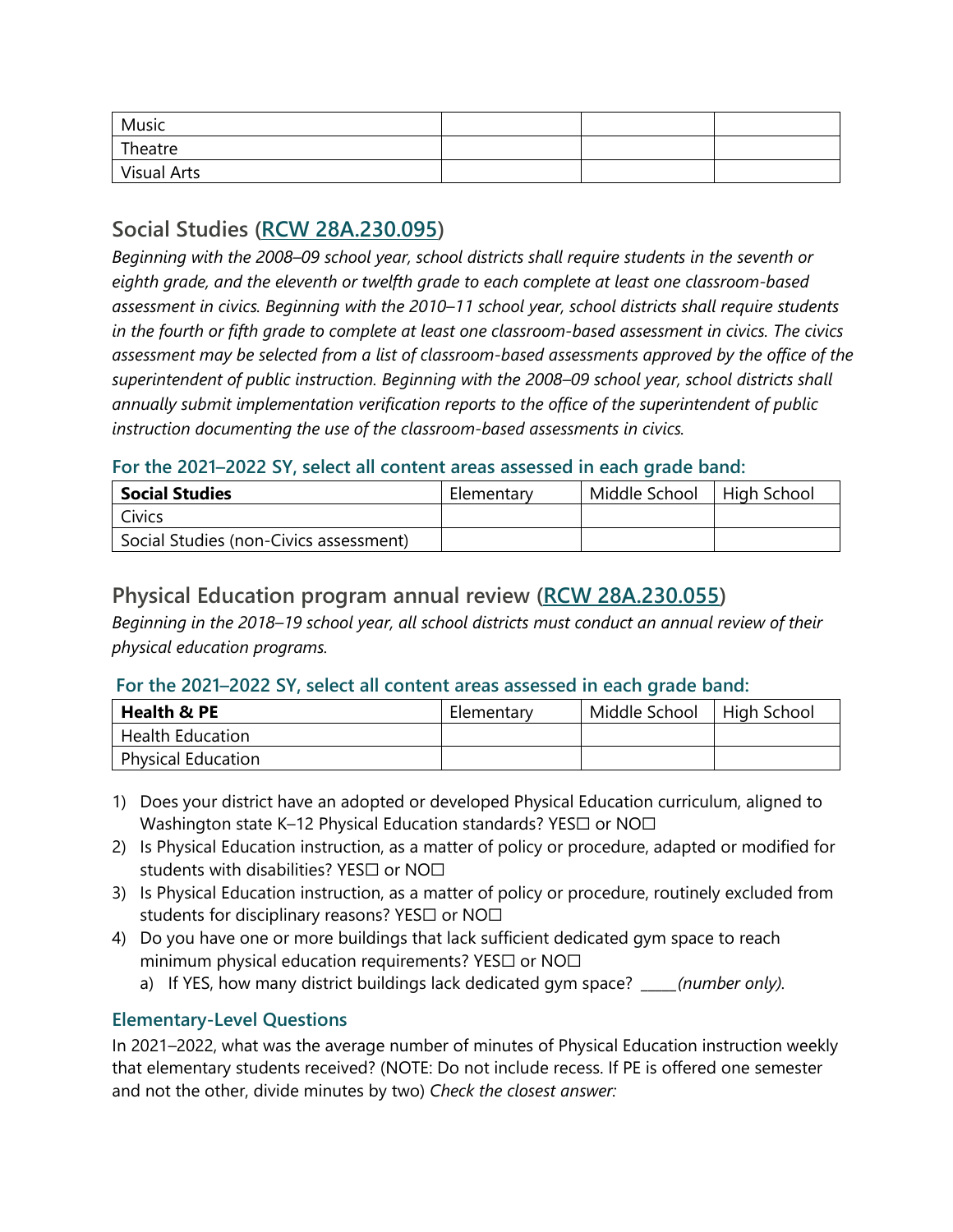☐ Did not offer Physical Education  $\Box$  0–24 minutes  $\square$  25–49 minutes  $\square$  50–74 minutes ☐ 75–99 minutes  $\Box$  100–124 minutes  $\Box$  125–149 minutes  $\Box$  150 or more minutes

How many students were excused from participation (formerly known as a waiver) from Physical Education during 2021–22 at the elementary level? (Note: please add up all students from grades K–5 from all schools who did not participate in Physical Education) *\_\_\_\_\_(number only).* 

#### **Middle School-Level Questions**

In 2021–2022, what was the average number of minutes of Physical Education instruction weekly that middle school students received? (NOTE: Do not include recess. If PE is offered one semester and not the other, divide minutes by two) *Check the closest answer:* 

 $\Box$  Did not offer Physical Education

- $\Box$  0–24 minutes
- ☐ 25–49 minutes
- $\square$  50–74 minutes
- ☐ 75–99 minutes
- $\Box$  100–124 minutes
- $\Box$  125–149 minutes
- $\Box$  150 or more minutes

How many students were excused from participation (formerly known as a waiver) from Physical Education during 2021–22 at the middle school level? (Note: please add up all students from grades K–5 from all schools who did not participate in Physical Education) *\_\_\_\_\_(number only).* 

#### **High School-Level Questions**

How many students were excused from participation (formerly known as a waiver) from Physical Education during 2021–22 at the high school level? (Note: please add up all students from all schools who were excused from participating in Physical Education under [RCW 28A.230.050\)](https://app.leg.wa.gov/RCW/default.aspx?cite=28A.230.050) *\_\_\_\_\_(number only).* 

## **Educational Technology [\(RCW 28A.655.075\)](https://app.leg.wa.gov/RCW/default.aspx?cite=28A.655.075)**

For the 2021–2022 SY, select all content areas assessed in each grade band:

|                            | -<br><b>Llementary</b> | Middle<br>School | $\cdot$ .<br>School<br>High |
|----------------------------|------------------------|------------------|-----------------------------|
| i echnology<br>Educational |                        |                  |                             |

What did you find to be effective assessment strategies for Elementary? *(Check all that apply)*